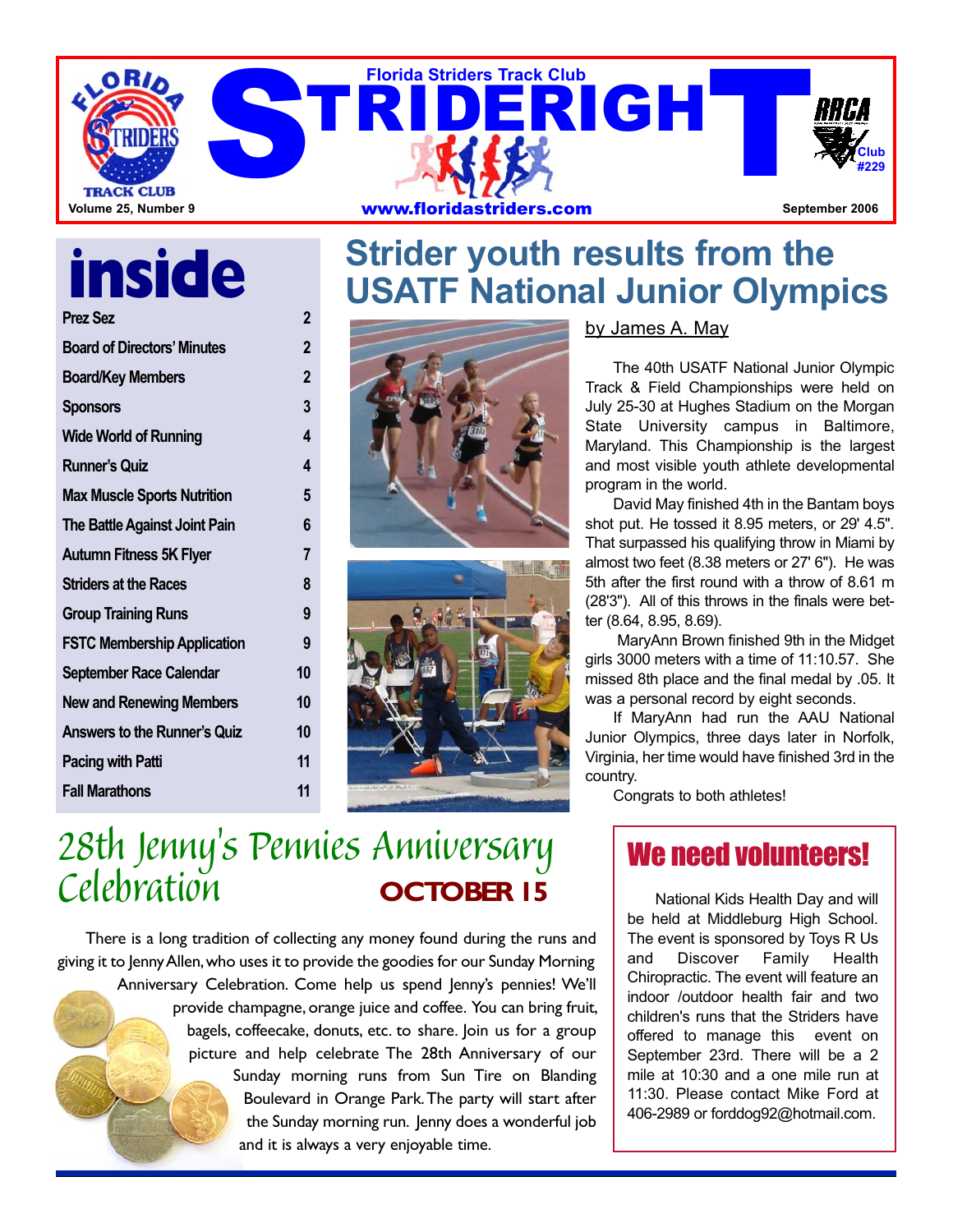

### By Dave Bokros

Dog days of summer. No doubt about it, we are there! This is the

time of year when we all begin to question our motivation. If you have been running through the summer heat, then this is no time to give up! Get out there and put in your miles, hydrate like crazy, and gut it out. No need to set speed records, that's for the cooler weather. Be aware of the classic signs of dehydration and heat stress such as cramps (arms, legs, stomach). For runners that are used to high output and tough workouts they may reach this point without noticing, so be weary of the one that will get you in trouble, heat exhaustion. **Heat exhaustion** occurs when your internal cooling system has all but shut down. The blood vessels that usually carry blood near the skin to be cooled

begin to collapse due to loss of fluids and minerals. Symptoms to watch for are headache, nausea, dizziness, loss of coordination, tingling in the hands and feet, weak, rapid pulse, impaired judgment. Note that you may not notice all symptoms and, just as importantly, your running pals will definitely not complain of the entire litany of symptoms. Know what they are, keep an eye on each other, and, when it seems like you might need a break there is definitely no shame in taking one when the mercury is this high! Sometimes walks with friends are more rewarding.

Remember that we run to stay healthy, and we run through the summer so that when it gets cool, we are running animals! Let's not become road-kill!

Dream of cool weather….

See you on the road!  $\bullet$ 

### **Board of Directors' Minutes 8/8/2006**

The meeting was called to order by Dave Bokros at 7:10 p.m. Directors absent: John DeAntonis, Celita Ricks, George Hoskins, David Kelly and Denise Metzger

#### **Minutes:** No changes to the July minutes.

**Treasure's Report:** The treasure's report was presented and filed.

**Hog Jog Budget Report:** The proposed budget for the Hog Jog was presented by Dave for Steve Bruce, the race director. Estimated race profit is approximately \$1500. There was a question about the sponsorship by New Balance which Dave will research. In addition, an idea was brought up to have a separate race either prior to or after the regular community race for the Clay County Junior High Schools which are just starting to develop their cross country programs this year. A motion was made to accept the budget as written pending an amendment next month to include the Junior Highs in some fashion and a correction to the sponsorship if needed.

**Memorial Day Race Report:** The final report was presented by Dave Bokros, the race director. The total race profit was \$4,728.03. The board congratulated Dave on a job well done. The report was filed.

**Children's Running Program Funding Requests:** Lake Asbury Elementary and Wilkinson Elementary both submitted funding requests for \$500 each to assist with funding for their new programs. Wilkinson had a program in the past for 1 year, but is essentially starting over. Lake Asbury is starting a new program. A motion was made and passed to approve these requests.

#### **General Discussion:**

There was more discussion about the children's running program and what direction our support will take. It was noted that the remaining balance for the 2006 budget is currently \$2555.30. The two new requests will bring the balance down to \$1555.30. It was noted that these grants are considered **Continued on page 11**

| 2005-2006 Board of Directors                                              |
|---------------------------------------------------------------------------|
| & Key Members<br>(Board Members marked with an *)                         |
| President/Memorial Day 5K Director:                                       |
| <b>*Dave Bokros</b> (H) 545-4538<br>email: DBokros@comcast.net            |
| Vice President: *John Powers                                              |
| (H) 264-8026 (W) 354-1221x111                                             |
| email: john.powers@floridapowertrain.com<br>Treasurer:                    |
| *George Hoskins  (H) 264-4372                                             |
| email: ghoskins@bellsouth.net                                             |
| Secretarv:<br>H) 276-0193 (H) 276-0193                                    |
| email: VickyJC@comcast.net                                                |
| <b>E-News Coordinator</b>                                                 |
| *Lillian Lawless  (H) (302) 477-0373<br>email: lalawless@verizon.net      |
| Autumn Fitness 5K Director: Bob Boyd                                      |
| (H) 272-1770 (W) 272-1770<br>email: BobBoydFL@comcast.net                 |
| <b>Membership Director/Newsletter</b>                                     |
| <b>Circulation Manager:</b>                                               |
| H) 777.6108 (H) 777.6108<br>email: FloridaStriders@comcast.net            |
| <b>Equipment Director &amp; Webmaster:</b>                                |
| JD Smith (H) 264-1673                                                     |
| email: smithj53@bellsouth.net<br>Photographer:                            |
| Vanessa Boyd (H) 272-1770                                                 |
| email: vanessaboydFL@comcast.net                                          |
| <b>Pacing by Patti Columnist:</b><br>*Patti Stewart-Garbrecht(H) 541-1303 |
| email: epstewart2002@yahoo.com                                            |
| <b>Children's Run Coordinator:</b>                                        |
| Vanessa Boyd  (H) 272-1770<br>email: vanessaboydFL@comcast.net            |
| <b>Social Coordinator:</b>                                                |
| *Glenn Hanna  (H) 777-9351<br>email: ghanna3@bellsouth.net                |
| Directors at Large:                                                       |
| *Patti Stewart-Garbrecht(H) 541-1303                                      |
| email: epstewart2002@yahoo.com<br>H) 264-3541 (H) 264-3541                |
| email: johnnydee1@comcast.net                                             |
| *Mike Ford (H) 406-2989                                                   |
| email: forddog92@hotmail.com<br>*Terry Sikes  (H) 384-7194                |
| email: terrysikes@aol.com                                                 |
| *Jay Birmingham  (H) 612-2357                                             |
| email: jaygreatheart@aol.com                                              |
| *Kim Lundy (H) 213-0250<br>email: woodski135@aol.com                      |
| *Kellie Howard  (H) 732-7377                                              |
| email: kellski@comcast.net                                                |
| *John Metzgar (H) 215-9440<br>email: weluv2run@aol.com                    |
| *Denise Metzgar (H) 215-9440                                              |
| email: weluv2run@aol.com                                                  |
| *Celita Ricks (H) 317-0714<br>email: celitaricks@yahoo.com                |
| *David Kelly (H) 278-7342                                                 |
| email: davidk2301@yahoo.com                                               |
| * Sharon Pentaleri (H) 389-6271<br>email: sharon@pentaleri.com            |
| Hog Jog Director:                                                         |
| Steve Bruce<br>. (H) 731-8205                                             |
| email: stevebruce@comcast.net<br>River Run Hospitality Tent Coordinator:  |
| Stan Scarlett  (H) 994-2687                                               |
| email: stanscarlett@msn.com<br><b>RRCA Southern Region Director:</b>      |
| Ken Bendy (H) 278-2926                                                    |
| email: kbendy@aol.com                                                     |
| <b>North Florida RRCA Representative:</b><br>Mike Bowen (H) 850-308-1953  |
| email: michael.s.bowen@gmail.com                                          |
| Run to the Sun Director:                                                  |
| *Gary Hallett (H) 292-2793<br>email: ghall32447@aol.com                   |
| <b>Strider "Person" Coordinator for Races:</b>                            |
| Al Saffer (H/W) 665-6996<br>email: saffat@jea.com                         |
| <b>Scholarship Coordinator</b>                                            |
| Tom Sullivan (H) 298-3220                                                 |
| email: msull10166@cs.com<br><b>StrideRight Editor</b>                     |

Trish Kabus . . . . . . . . . . (C) 343-5181<br>email: striderightedit@aol.com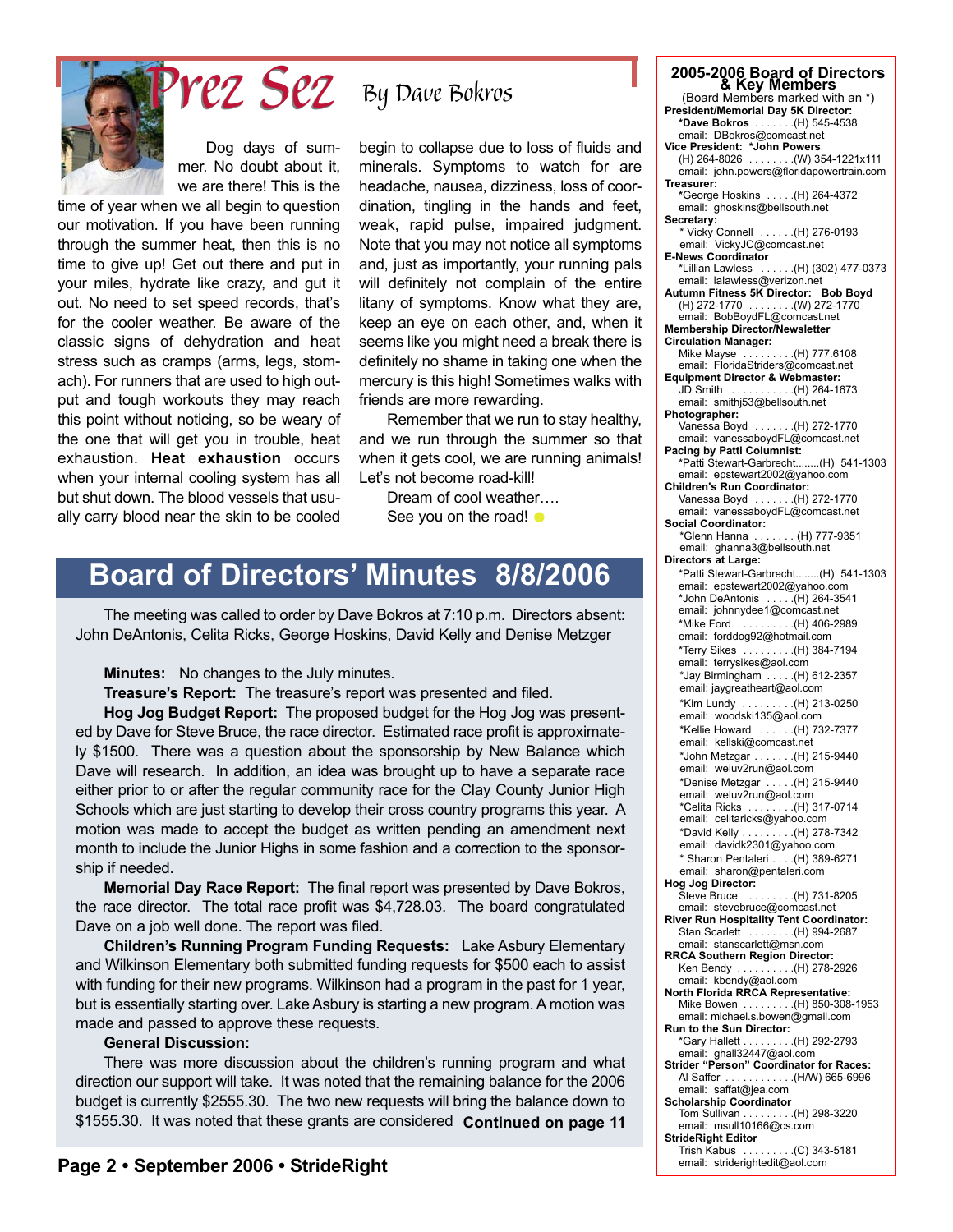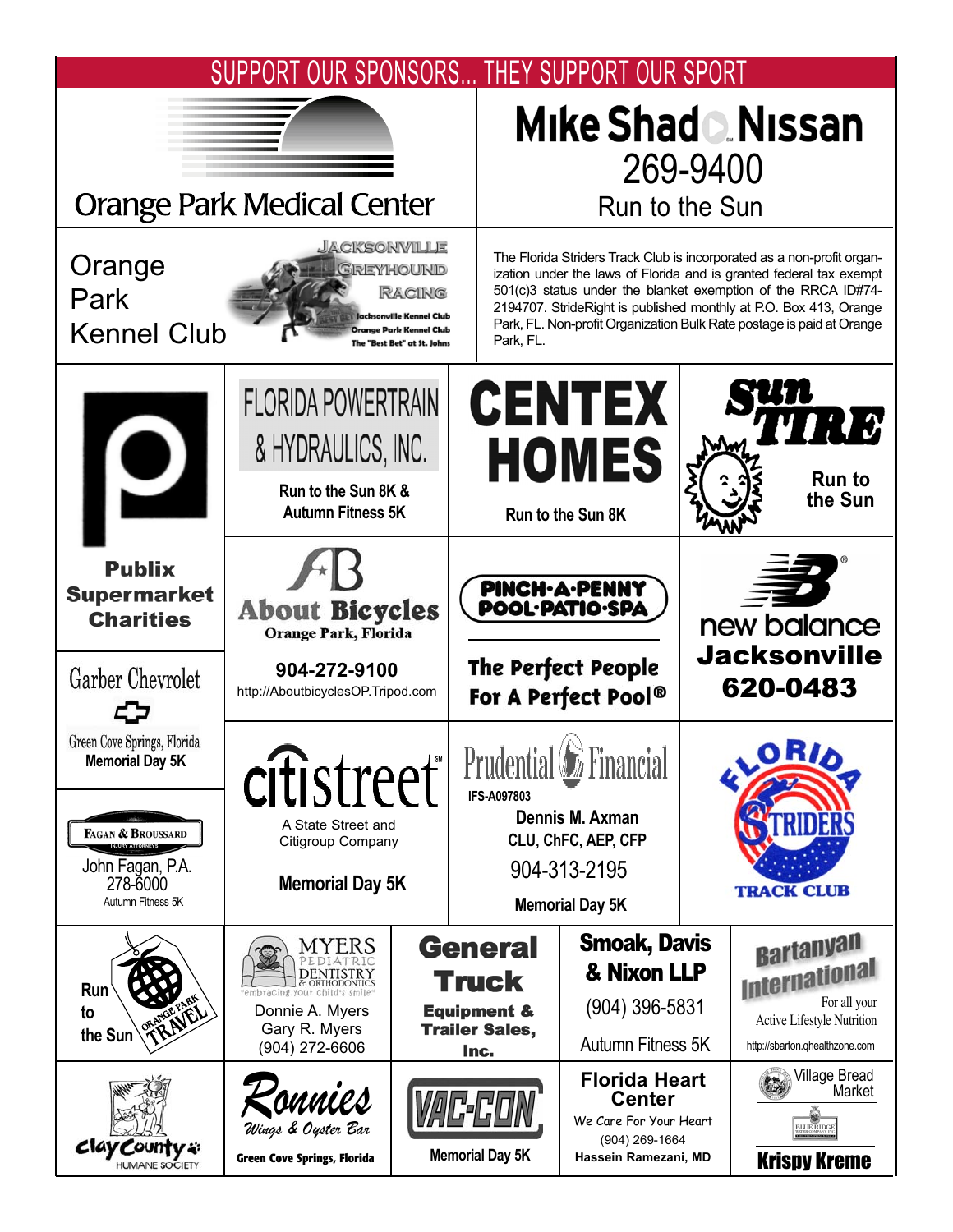## **Old Fashioned and Undrugged**

Gatlin and Jones in track; Hamilton and Landis in cycling; legions of baseball sluggers—druggies, all?

Call me old-fashioned, narrow-minded, and unrealistic. Do professional and other athletes have to cheat to compete? Don Kardong and Frank Shorter still grouse over the suspected drug use of 1976 and 1980 Olympic marathon gold medalist Waldemir Cierpinski.

Our culture promotes personal improvement through hard work and perseverance. That same culture promotes zero toler-

ance of headaches, stomach aches, wrinkles, sluggish sexual performance, pale skin . . . the list is almost without end. I'd like to believe that every footrace was won by the best runner, running without the assistance of chemical boosts from hormones, supplements, or medication. Alas, it may not be true.

Ethical barriers have eroded. The sense of pride in going it alone is gone. Cheating because others "maybe or probably" cheat has become the norm. As teachers, parents, and coaches, we have failed miserably. Our sons and daughters, athletes, and students have followed the advice of agents, pill pushers, hucksters, managers, personal trainers, and fellow cheats.

The purity of the long distance runner is sullied. Athletes of every stripe are dabbling with supplements, trying not-yet-banned concoctions they read about in magazines and on the Web. "Try this balm. Take this pill. Inject this juice."

#### **Runner's Quiz** *By Jay Birmingham*

1. What organ of the body produces erythropoietin (EPO) naturally?

2. How much more blood can the heart pump when a runner is at maximum heart rate compared to at rest?

3. During exercise at 75% of your VO2max, the largest portion of your blood goes to the muscles. What organ receives the second largest portion of blood?

4. Olympic champion Peter Snell (3 golds) discovered the "secret" of Arthur Lydiard's high mileage training after doctoral research at the University of Texas. What enabled Snell and many others to train relatively slow and race world class times in middle distance events?

**See page 10 for the answers**

Sport has suffered from this rampant, flagrant, commonplace use of foreign substances. Perhaps in everyday road racing we find the final bastion of pure athlete. Perhaps not.

### **The Wide World of Running By Jay Birmingham**

It starts with a vitamin pill, an ibuprofen, then an antihistamine. Then the chance arises to test glycerine loading or a creatine supplement. Amino acid and hormone supplements are marketed publicly; what harm could it do? A slippery slope—you bet.

> Perhaps in a decade, sports will get cleaned up and we can watch contests without suspicion of biochemical cheating. I doubt that it will happen. Coaches are pushing the supplements and athletes are buying both the product and the p h i l o s o p h y . Whatever it takes to win.

I long for the simple days, per-

haps farther into the past than I care to believe, when one took their genetic gifts, worked

as hard as possible, ate only food and drank only water, and let the race determine its own outcome. There once was a time, surely, when sport was great. Special because it was muscle and willpower versus muscle and willpower. Training versus training.

It would seem shallow to me — indeed, without meaning— to win a race or to run a PR because of chemical manipulation of my body. The practices that are reportedly common in sport today seem no less cheating to me than cutting a course.

My only comfort these days comes from my own coaching, and that of those other "old school holdouts", who extol the virtues of simple hard work, consistency, patience, and fairness. Will our sort prevail? I can only hope.

*Jay Birmingham has run tens of thousands of miles in Florida summers and raced effectively at places like the Mojave Desert and Death Valley*.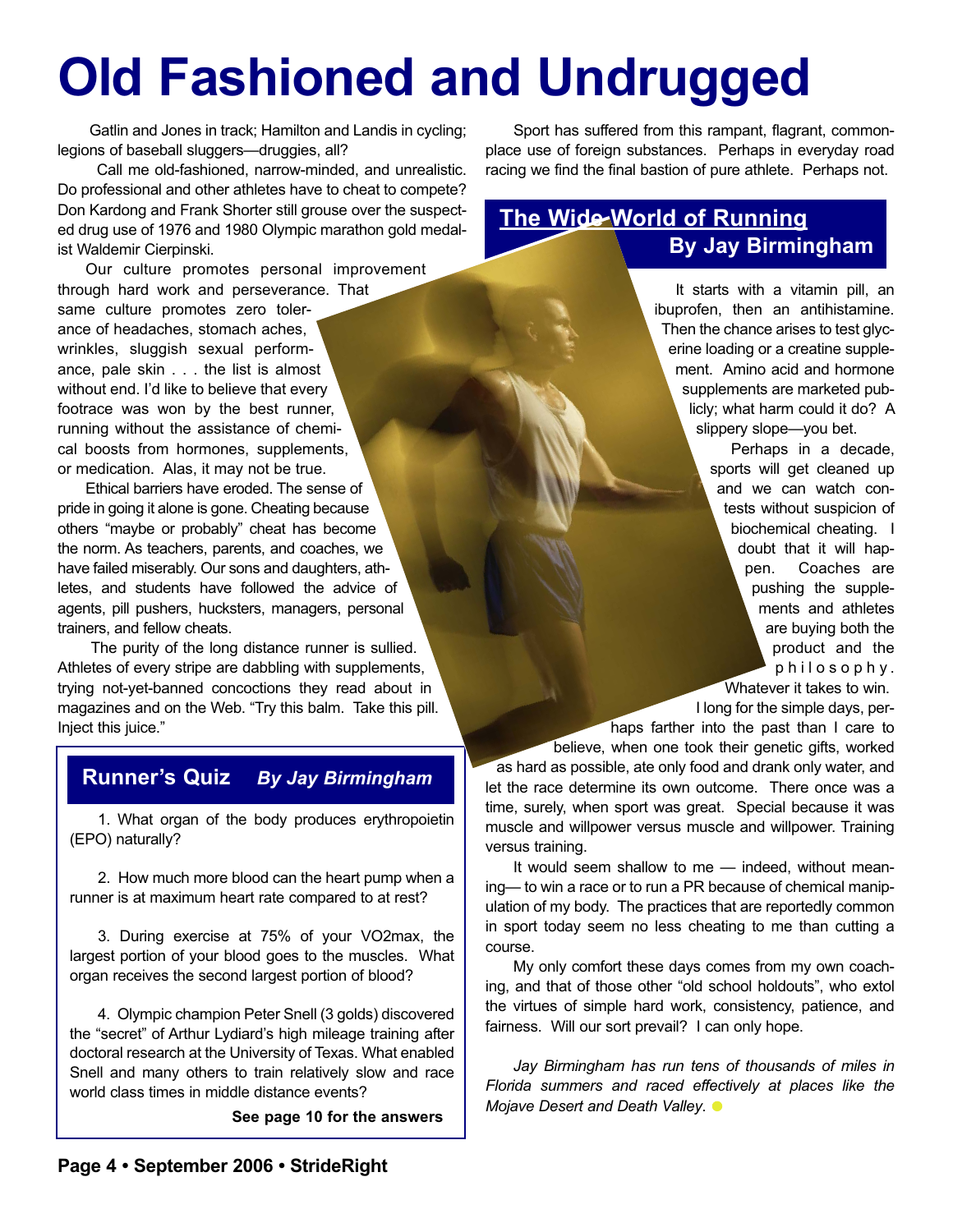NUTRITION

ADVERTISEMENT

KNOWLEDGE. PERFORMANCE. RESULTS.

## Sports Nutrition Company Sports Nutrition Company Coming to Town Coming to Town

## **Recently named one of the 30 hot new franchises by ENTREPRENEUR Magazine**

## Opportunity to own your own business

Looking for a great business opportunity in a dynamic, growing \$16 billion a year industry? Like the idea of owning your own business while pursuing your passion for health and fitness? Then, owning a Max Muscle Sports Nutrition store may be just what you are looking for.

California-based Max Muscle Sports Nutrition is the premier sports nutrition franchise company in America, offering superior products and advice and counseling about health, fitness, and nutrition. We are expanding rapidly throughout the country, and have already opened our first store in Orlando with a second scheduled to open this summer in Jacksonville.

We are looking for qualified people with a passion for health and fitness to own and operate single and multi-units. If you would like to learn more about this exciting opportunity, please go to **www.maxmusclefranchise.com** or call **Vince Bagni** at (904) 280-9430.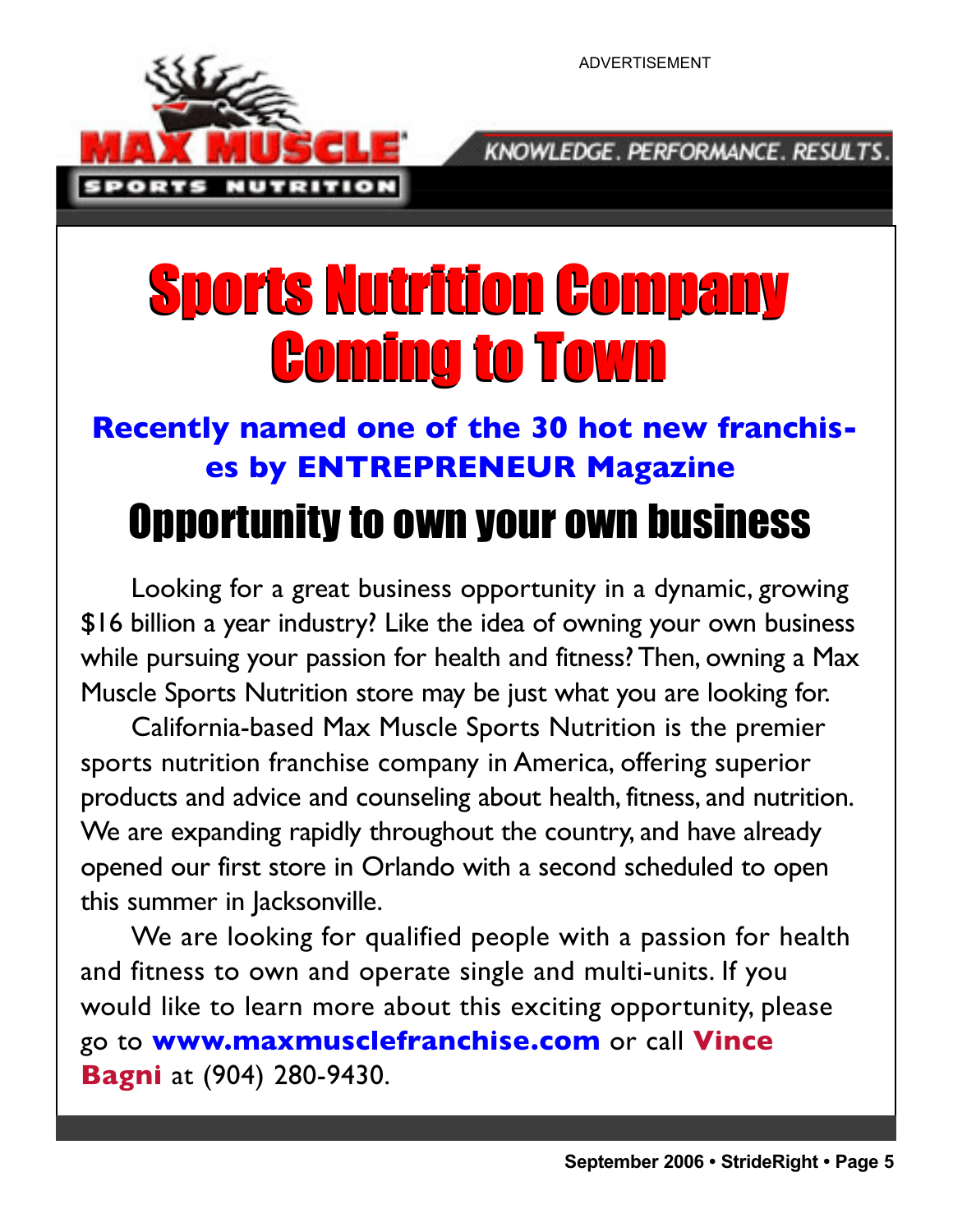## **The Battle Against Joint Pain**

#### By Alan E. Shugarman, M.S., R.D. From www.maxmuscle.com

We're not talking war here, but we are fighting a battle against overuse and degenerative joint problems. The more you workout, train hard, play sports and generally use your body, the more wear and tear there is on your joints. Maintaining and protecting joint health is critical to being able to exercise relatively pain free for your entire lifetime. Proper form and technique in the gym and on the playing surface go a long way towards preventing injury, but there is still the internal upkeep on cartilage, synovial fluids and inflammatory prevention that needs to be considered. There are a few well researched supplements out on the market today that can help both the young and old continue to run around on the courts and in the gyms as their bodies age.

#### **GLUCOSAMINE**

The most popular supplement for joint health is a combination of glucosamine and chondroitin. Glucosamine is found naturally in the body and is made of a sugar and an amino acid. It is involved with the body's production of joint lubricants helping to maintain the shock absorbing qualities necessary to maintain healthy cartilage and joint function. Glucosamine is formed in the joint cartilage and is one of the major components necessary to maintain and restore healthy joint performance. Without a proper diet the body often cannot form enough cartilage and maintenance substances to maintain joint health. Degenerative disease or injury to joint cartilage can also result in the failure of the joint to maintain itself. Over time a lack of nutrition, overuse, disease and injury can wear down cartilage and protective fluids to the point where pain and swelling can reduce your ability to exercise and have proper joint function.

Glucosamine as a nutritional supplement is extracted from crab, lobster or shrimp shells. There are three forms of Glucosamine. Look for the Sulfate form because it seems to be absorbed and utilized the best. Glucosamine Sulfate plays a role in the formation of nails, tendons, skin, eyes, synovial fluid, bone, ligaments, heart valves and in mucous secretions of the digestive, respiratory and urinary tracts. Animal studies show glucosamine supplements help increase cartilage production and reduce inflammation. Glucosamine Sulfate is one of the building blocks of joint cartilage, helping to rebuild and maintain this tissue.

#### **CHONDROITIN**

Research on Chondroitin Sulfate suggests help in preventing stress injuries to joints as well as aiding in the repair of damaged connective tissue. Chondroitin helps maintain proper hydration in the joint and cartilage cushioning the impact of daily activity. Some studies suggest that supplementation

with Chondroitin Sulfate can reduce joint pain significantly. Other research suggests that a combination of Glocosamine and Chondroitin might be synergistically beneficial to joints. Chondroitin Sulfate may actually help the body to repair damaged cartilage and help restore joint integrity from overuse and disease states. Chondroitin is produced in the body, but decreases with age. Supplementation with chondroitin can help prevent future injuries by maintaining healthy joints today.

#### **OTHER JOINT HEALTH NUTRIENTS**

While chondroitin and glucosamine help maintain joint health and integrity, there are other supplements that can help with pain and inflammation. MSM (methylsulfonylmethane) is a potent sulfur donor that appears to help reduce pain and inflammation. MSM works by maintaining flexibility and permeability of cells allowing them to get the needed nutrients in and the unwanted contaminants out. Another pain relieving supplement is Cetyl Myristoleate, which works by affecting inflammatory chemicals known as prostaglandins. By blocking some of the prostaglandins the inflammation and pain is reduced. A different type of pain reliever is known as a COX-2 inhibitor. Phellodendron amurense bark extract has the ability to inhibit the COX-2 enzyme, thereby reducing pain and inflamation. The tradename for Phellodendron is Nexrutine™. New Zealand Green Lipped Mussels (Perna canaliculus) contain Eicosatetraenoic acid. The trade name for this mussel extract is Lyprinol®. Lyprinol® is a powerful inhibitor of the 5-lipoxygenase pathway thereby reducing the damaging effects of persistent inflammation. When given orally (5mg/kg body wt./day) Lyprinol® outperformed the drugs Indomethacin & Ibuprofen by 2 to 1. Pretty amazing results for a fatty acid from mussels!

#### **DIETARY MODIFICATIONS**

Supplements definitely can help with protecting and maintaining your joints, but it all starts with adequate nutrition. One of the most important factors in joint health is hydration. You need to be sure you drink plenty of water in order to maximize the cushioning effect of cartilage and synovial fluids. You also want to make sure you are getting plenty of protein for maintenance and repair of muscles, tendons, ligaments and joints. Fruits and vegetables contain lots of important antioxidants that can help with inflammation, recovery, and adaptation to exercise. Essential fats, particularly Omega 3 fats are beneficial to promoting good prostaglandins that control inflammation and pain pathways. Most of us get far too much Omega 6 in our diets. You should be shooting for a 1 to 1 or 2 to 1 ratio of Omega 6 to Omega 3 fats in your daily diet. While getting Omega 3's is not easy, you should strive to eat fish 2 to 3 times per week, and use flax oil regularly.  $\bullet$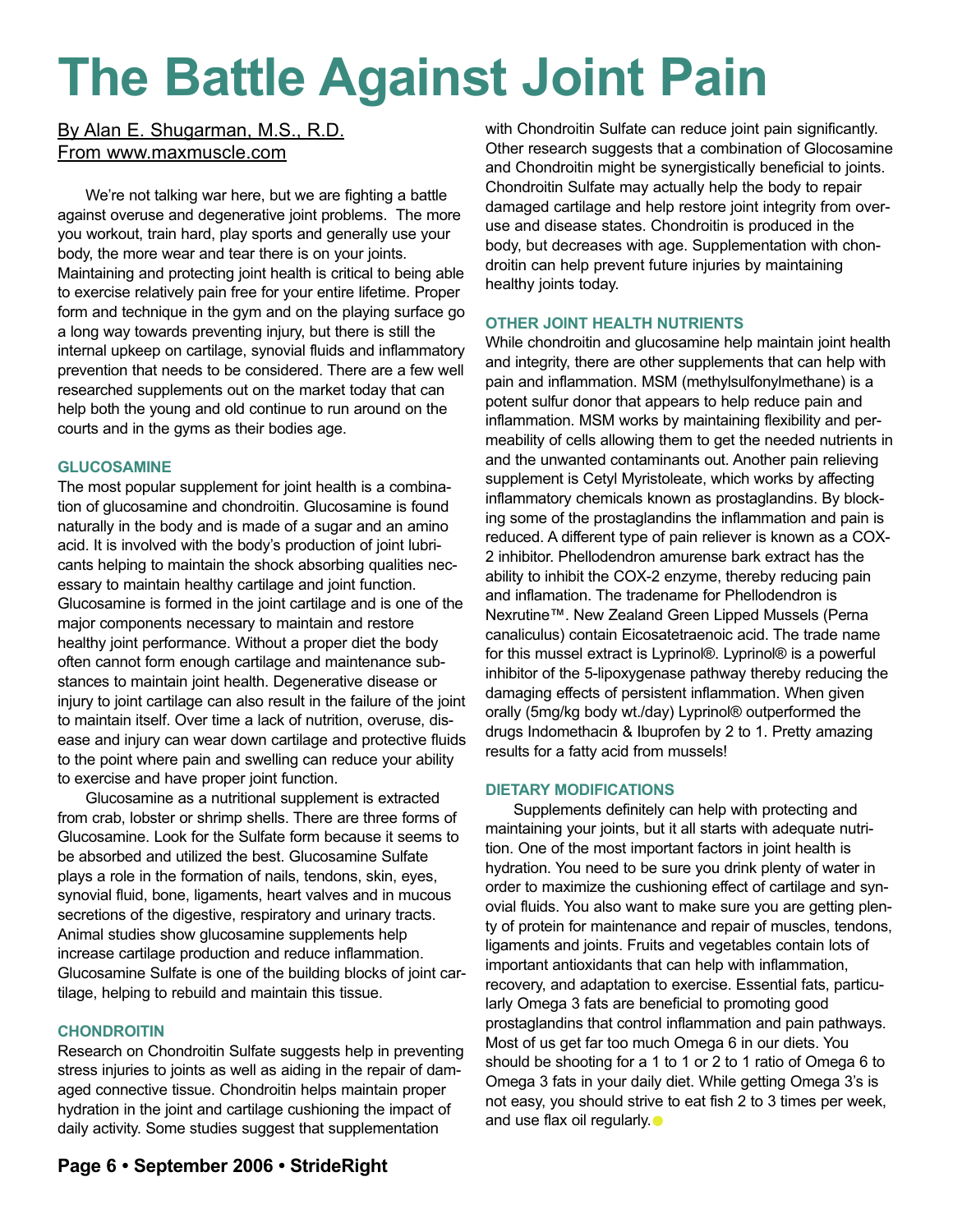

at the Orange Park Kennel Club, is a USATF Certified Course (FL-02016DL), and is run along the beautiful St. Johns River on River Road.

**5K AWARDS:** Top 3 Male & Female; Top Masters & Grand Masters; plus Top 3 in each age group, Male & Female: AGE GROUPS: 10 & under, 11-14, 15-19, 20-24, 25-29, 30-34, 35-39, 40-44, 45-49, 50-54, 55-59, 60-64, 65-69, 70-74, 75-79, 80 & over. (No multiple awards) Walkers are invited to join us, however there will be no Walking Awards category in this race. **FUN RUN:** One mile Fun Run starts at 9:00 AM. There is no charge for the Fun Run, but all runners must complete an entry

**RACE PACKET PICKUP:** Thurs., 9/7, or Fri., 9/8, at the 1st Place Sports location noted on your entry form (10 a.m. - 6 p.m.) in either: Orange Park: 550-7 Wells Rd, 264-3767, Jax: 3931 Baymeadows Rd, 731-3676, or Jax Beach: 424 South 3rd St., 270-2221. Race Day at the Orange Park Kennel Club. Day of

form. Awards to all Fun Run finishers.

**Saturday, September 9, 2006 · 8 AM** Don't miss the Farewell Autumn Fitness 5K! This race is moving to January next year so you will not want to miss the very special farewell Autumn Fitness 5K. This Jacksonville Grand Prix Race starts and finishes TRACK CLUB

Health Care<sup>®</sup> of Orange Park

**Orange Park Medical Center** 

**TANDEM** 

race registration will begin at 6:30 AM. T-Shirts are guaranteed to all pre-registered 5K entrants. COST: Please see the following table: \*There is an additional \$2 discount if you have your own ChampionChip except for day of race Registration (see entry form to enter your personal chip number.) \*\*There are no discounts available for Day of Race Registration and personal ChampionChips cannot be used. All Day of Race entries are \$20. Make check payable to: Autumn Fitness 5K Mail completed application & check to: Autumn Fitness 5K, 591 Clermont Ave. S., Orange Park, FL 32073. Race fees are non-refundable. More Information: Contact Bob Boyd at 272-1770, BobBoydFL@comcast.net or www.floridastriders.com. You may also register on-line at www.Active.com.

**ACKSONVILLE** 

| AUTUMN FITNESS 5K ENTRY FORM                                                                                                                                                                                                                                                                                                                                                                                                                                                                                                                                                                                                                                                                                                                                                                                                                                                                                                                                                                                                                                                                                                                                                                                                                                                                                                                                                                             |                                                       | RACE# (FSTC USE<br>ONLY)                                                      |                                          | R A N D                                  |
|----------------------------------------------------------------------------------------------------------------------------------------------------------------------------------------------------------------------------------------------------------------------------------------------------------------------------------------------------------------------------------------------------------------------------------------------------------------------------------------------------------------------------------------------------------------------------------------------------------------------------------------------------------------------------------------------------------------------------------------------------------------------------------------------------------------------------------------------------------------------------------------------------------------------------------------------------------------------------------------------------------------------------------------------------------------------------------------------------------------------------------------------------------------------------------------------------------------------------------------------------------------------------------------------------------------------------------------------------------------------------------------------------------|-------------------------------------------------------|-------------------------------------------------------------------------------|------------------------------------------|------------------------------------------|
| <b>Packet Pick-Up</b><br>Baymeadows 1st Place<br>Sports 9/7 or 9/8<br>(Choose One)                                                                                                                                                                                                                                                                                                                                                                                                                                                                                                                                                                                                                                                                                                                                                                                                                                                                                                                                                                                                                                                                                                                                                                                                                                                                                                                       | Orange Park 1st Place<br>Sports 9/7 or 9/8            | Jax Beach 1st Place<br>Sports 9/7 or 9/8                                      | Day of Race @ Orange<br>Park Kennel Club |                                          |
| First Name                                                                                                                                                                                                                                                                                                                                                                                                                                                                                                                                                                                                                                                                                                                                                                                                                                                                                                                                                                                                                                                                                                                                                                                                                                                                                                                                                                                               | Last Name                                             |                                                                               | Ever run /walked a race?                 | the local station                        |
| S<br>Χl<br>IM⊺F<br>IM.<br>Adult Sizes<br>Sex<br>Age                                                                                                                                                                                                                                                                                                                                                                                                                                                                                                                                                                                                                                                                                                                                                                                                                                                                                                                                                                                                                                                                                                                                                                                                                                                                                                                                                      | 5K<br>FUN RUN<br>(no charge)                          | Personal<br>Champion<br>Chip # (can NOT be used for Day of Hace registration) |                                          |                                          |
| Street Address (include apt. number)                                                                                                                                                                                                                                                                                                                                                                                                                                                                                                                                                                                                                                                                                                                                                                                                                                                                                                                                                                                                                                                                                                                                                                                                                                                                                                                                                                     |                                                       |                                                                               |                                          |                                          |
| City                                                                                                                                                                                                                                                                                                                                                                                                                                                                                                                                                                                                                                                                                                                                                                                                                                                                                                                                                                                                                                                                                                                                                                                                                                                                                                                                                                                                     |                                                       | State                                                                         | Zip Code                                 | <b>HEY KIDS!</b>                         |
| Telephone Number                                                                                                                                                                                                                                                                                                                                                                                                                                                                                                                                                                                                                                                                                                                                                                                                                                                                                                                                                                                                                                                                                                                                                                                                                                                                                                                                                                                         | Fee Enclosed \$                                       | Florida Striders Track<br>Club Member                                         | Military                                 | There is a FREE<br>one mile Fun Run      |
| BY MY SIGNATUFE I ACKNOWLEDGE THAT: Participating in an organized running event is a potentiallyhazardous activity I will not participate unless physically and medically able. I agree to abide by all decisions of race offi<br>relative to my ability to safely complete the race course. I assume all risks associated with participating in this event including but not limited to: Sip/trip/fall, contact with other participants, weather conditions, tr<br>road/surface, all such risks being known and accepted. Having read this waiver and in consideration of entry into this event being accepted. I, for miself and anyone named or entitled to act on my behalf, waive and release<br>volunteers of the Rorida Striders Track Qub (FSTQ, Road Runners Qub of America (RRCA), the town of Orange Park and all sponsors, their representatives and successors, from all claims and/or or liabilities of any kind arisi<br>my participation in this event, including anyliability that may arise out of negligence or carelessness by persons or organizations named in this waiver. I agree and grant permission that should circum stances arise, I def<br>and/or qualifed persons as to myneed to be examined and/or treated medically during the race. I agree that race officials and/or qualified persons have the right to disqualify and remove me from the race course should I be |                                                       |                                                                               |                                          | at 9:00 AM with<br>awards for all        |
| from a life threatening condition. I further grant to Releasees the right to use anyand all photographs, images, or accounts of this event in anymanner that it feels appropriate. I agree to abide by all RRCA Quidelines, in<br>limited to: No use of headphones or an vother device that limits awareness of the participant or any type of wheeled conveyance (excluding use by handicapped or physicall vidisabled participants). Animals are prohibited fr<br>course unless for the use and assistance of handicapped or physically disabled participants                                                                                                                                                                                                                                                                                                                                                                                                                                                                                                                                                                                                                                                                                                                                                                                                                                          |                                                       |                                                                               |                                          | finishers and \$1800<br>in participation |
| Your Signature<br>Make Check Payable to: Autumn Fitness 5K · 591 Clermont Ave. S. · Orange Park, FL 32073                                                                                                                                                                                                                                                                                                                                                                                                                                                                                                                                                                                                                                                                                                                                                                                                                                                                                                                                                                                                                                                                                                                                                                                                                                                                                                | Date<br>or drop off at any 1st Place Sports location. | Parent's Signature (if under 18 years of age)                                 |                                          | money for elementary<br>schools!         |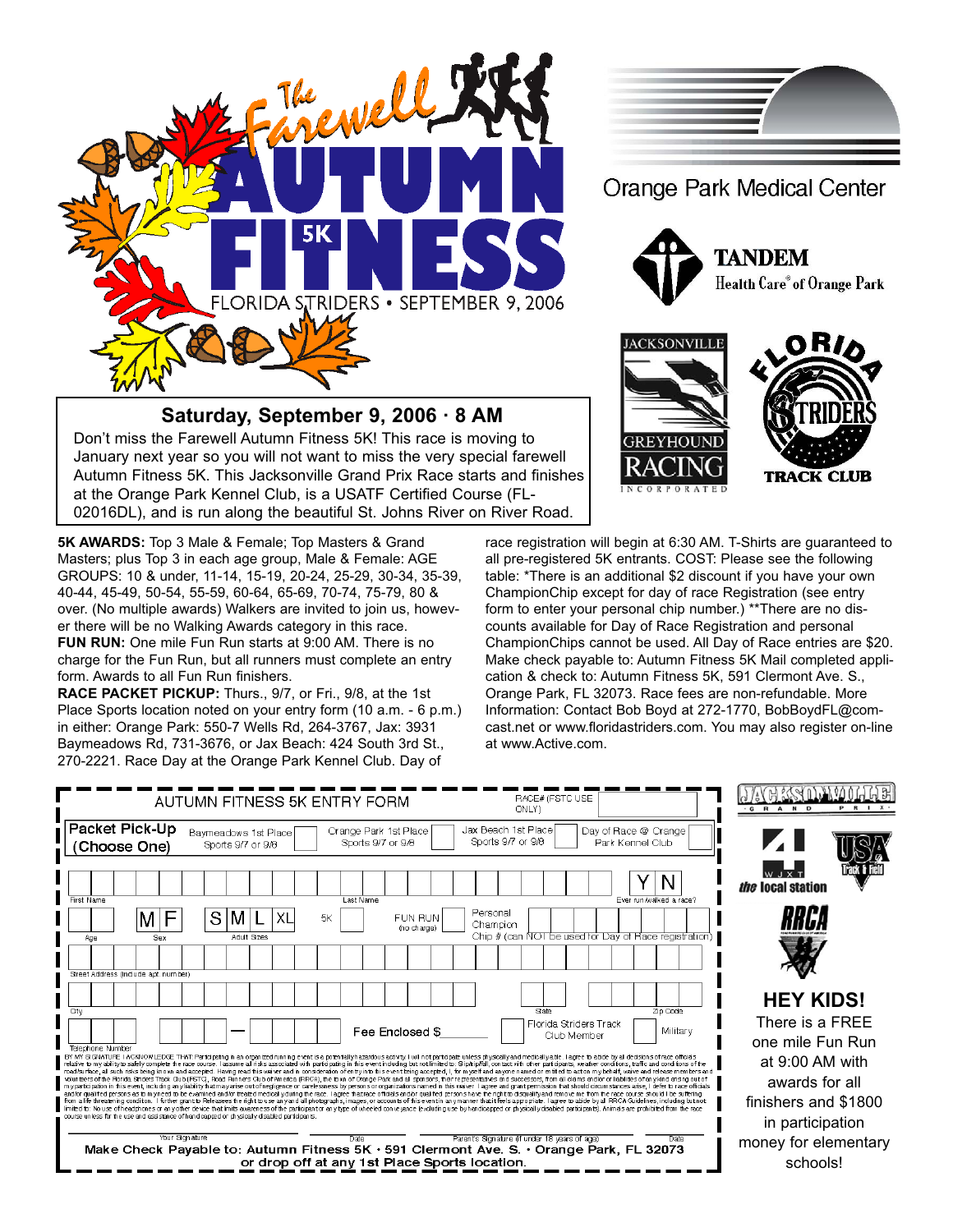#### **TOUR DE PAIN - 3 Races in 24 Hours Jacksonville • August 4-5, 2006**

|                        | 4 Mile           | <b>5K</b> | <b>Mile</b>    | <b>Series</b> | <b>Place</b> |
|------------------------|------------------|-----------|----------------|---------------|--------------|
|                        | <b>Beach Run</b> |           | <b>Sizzler</b> | <b>Total</b>  |              |
| <b>Kim Pawelek</b>     | 25:08            | 17:38     | 5:20           | 48:06         | 1st OA       |
| Mark Woods             | 25:44            | 18:48     | 5:36           | 50:08         | 1st A/G      |
| <b>Terry Sikes</b>     | 27:45            | 19:38     | 5:55           | 53:07         | 3rd A/G      |
| Keith Poythress        | 28:10            | 19:59     | 5:52           | 54:07         | 4th A/G      |
| Stephen Beard          | 28:35            | 20:07     | 6:01           | 54:43         | 4th A/G      |
| Raymond Ramos          | 29:22            | 20:21     | 6:10           | 56:13         | 6th A/G      |
| Randy Arend            | 29:25            | 21:03     | 6:15           | 56:43         | 4th A/G      |
| Regina Taylor          | 29:20            | 20:51     | 6:16           | 56:47         | 2nd A/G      |
| <b>Brett Beisker</b>   | 29:45            | 21:25     | 5:58           | 57:08         | 11th A/G     |
| <b>Celita Ricks</b>    | 29:50            | 21:15     | 6:29           | 57:36         | 5th A/G      |
| Maryann Brown          | 30:19            | 21:15     | 6:08           | 57:42         | 1st A/G      |
| <b>Wendy Patterson</b> | 30:27            | 21:21     | 6:22           | 58:10         | 6th A/G      |
| Kim Hoyt               | 32:12            | 23:20     | 6:56           | 1:02:28       | 4th A/G      |
| Lewis Buzzell          | 33:06            | 22:33     | 6:59           | 1:02:38       | 11TH A/G     |
| Dave Brokos            | 34:03            | 23:33     | 6:35           | 1:04:14       | 22nd A/G     |
| <b>Chuck Bryner</b>    | 35:12            | 25:20     | 7:03           | 1:08:02       | 13th A/G     |
| <b>April Martin</b>    | 35:35            | 26:12     | 7:20           | 1:09:07       | 7th A/G      |
| Kacee Bryner           | 36:54            | 25:35     | 7:51           | 1:10:30       | 11th A/G     |
| Sue Whitworth          | 38:03            | 26:07     | 7:56           | 1:12:06       | 5th A/G      |
| Kelli McGreevy         | 38:13            | 27:19     | 7:51           | 1:13:23       | 14th A/G     |
| <b>Ben Holland</b>     | 38:51            | 27:42     | 8:21           | 1:14:54       | 1st A/G      |
| Roxanne Slater         | 40:37            | 28:29     | 8:35           | 1:17:35       | 9th A/G      |
| Freddy Fillingham      | 42:14            | 29:22     | 8:46           | 1:20:22       | 5th A/G      |
| Gayla Poythress        | 43:09            | 30:28     | 8:52           | 1:22:29       | 18th A/G     |
| <b>Tom Sullivan</b>    | 44:10            | 30:56     | 8:51           | 1:23:57       | 3rd A/G      |
| Gordon Slater          | 43:36            | 31:31     | 9:28           | 1:24:35       | 4th A/G      |
| <b>Staci Suits</b>     | 45:22            | 31:56     | 9:06           | 1:26:24       | 17th A/G     |
| Al Saffer              | 44:25            | 33:08     | 9:34           | 1:27:07       | 5th A/G      |
| <b>Terry Bell</b>      | 47:50            | 35:02     | 9:31           | 1:32:33       | 9th A/G      |
| Elda Bell              | 47:50            | 35:02     | 10:21          | 1:33:14       | 1st A/G      |

Please sign the StriderMan

after each race! Or email

your times to Patti at

epstewart2002@yahoo.com

or mail them to her at

1513 Maple Leaf Lane,

#### **JACKSONVILLE SPRINT TRIATHLON #3 August 6, 2006 Jacksonville Beach**

| Justin Jacobs        | 50:47   | 1st O/A |
|----------------------|---------|---------|
| <b>Vicky Connell</b> | 1:04:24 | 1st A/G |
| Danny Weaver         | 1:12:25 | 4th A/G |

### Orange Park, FL <sup>32003</sup> www.floridastriders.com

*RACE RESULTS ALL LIVE / QUES*<br>To get your race results published, email epstewart2002@yahoo.com<br> **RACE RESULTS** 

#### **MAGGIE VALLEY MOONLIGHT 8K MAGGIE VALLEY, NC AUGUST 29, 2006**

Over 800 runners including six striders finished the Maggie Valley Moonlight races in Maggie Valley NC the evening of August 19 . A horrendous thunderstorm delayed the 7 pm start of the 5k event by 15 minutes but the sky again opened five minutes later in a deluge that continued through the entire race.The downhill portion of the course had a river of water over a foot deep but it didn't deter the 200 runners who finished the course.

Six Florida Striders and one long gone former Strider, Russ Brown of Midway GA ran the 8K that started in drizzling rain at 8 PM. Many of the old-timers in the FSTC will remember Russ who ran an impressive 37:37 to take 5th place in the 60-64 age group.

#### **A Tidbit of trash from the 8K:**

Gordon Slater, in an unsuccessful bid to beat his age group nemesis Ken Bendy, surreptitiously switched championship chips with his wife Roxanne. However his spouse discovered this dastardly deed and promptly marched him to the scoring trailer to correct this gross lapse of judgement! Unfortunately neither Ken nor Gordon finished high enough in their age group to be worth mentioning! However Roxanne finished 7th of 17 finishers in her age group!

| John Gauer           | 45:15 |               |
|----------------------|-------|---------------|
| Roxanne Slater       | 45:32 |               |
| Marie Bendy          |       | 45:55 4th A/G |
| Miles Hyman          | 48:00 |               |
| Ken Bendy            | 50:28 |               |
| <b>Judy Rippetoe</b> |       | 50:35 5th A/G |
| Gordon Slater        | 52:38 |               |
|                      |       |               |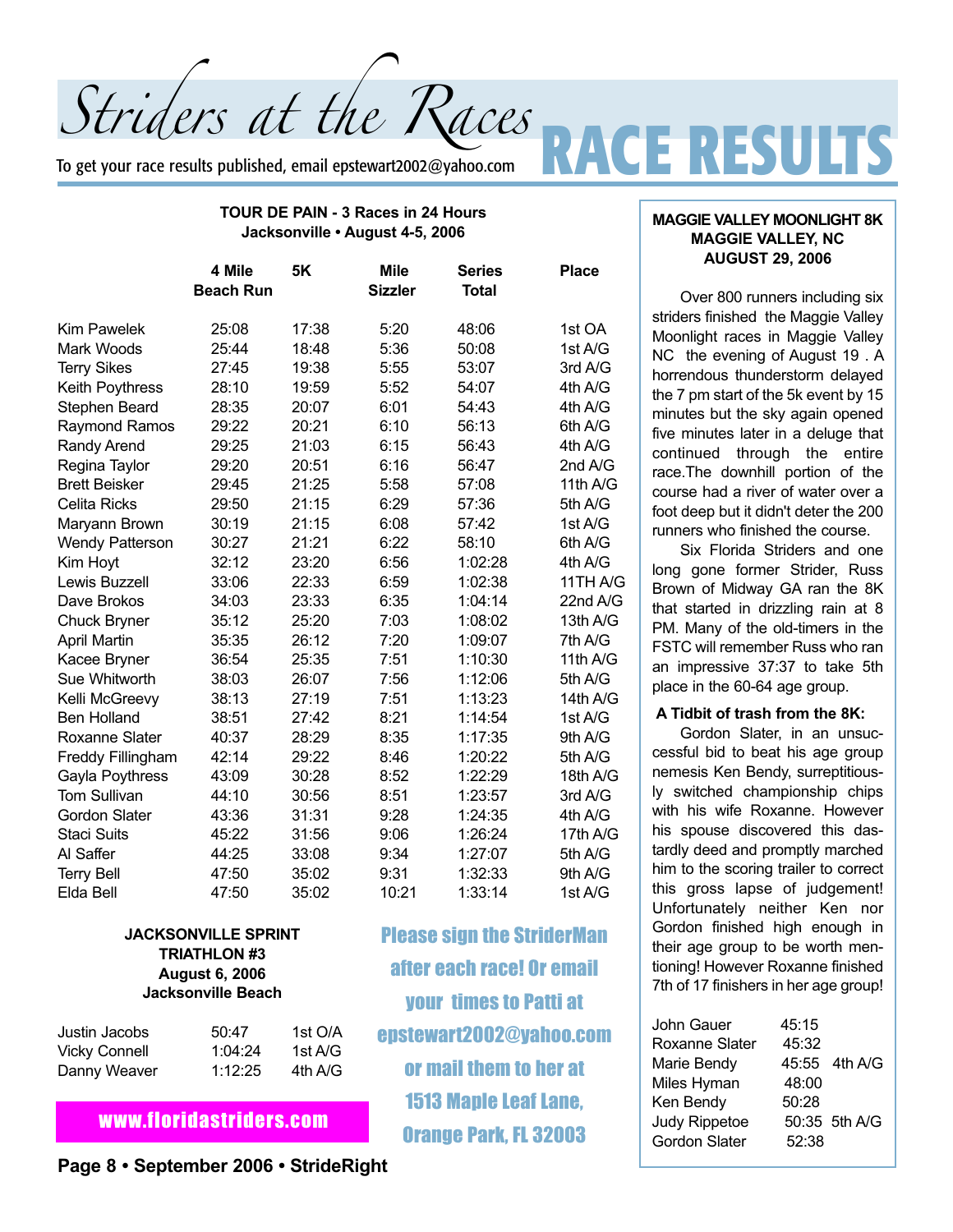|                             |                             |                                                                                                                                                                                                                                      | <b>GROUP TRAINING RUNS</b>                                                                            |                                                                                                                                                                                                                                                                                                                                                                                                                                                                                                                                                                                                                                                                                                                                                                                                                                                                                                                                                                              |  |
|-----------------------------|-----------------------------|--------------------------------------------------------------------------------------------------------------------------------------------------------------------------------------------------------------------------------------|-------------------------------------------------------------------------------------------------------|------------------------------------------------------------------------------------------------------------------------------------------------------------------------------------------------------------------------------------------------------------------------------------------------------------------------------------------------------------------------------------------------------------------------------------------------------------------------------------------------------------------------------------------------------------------------------------------------------------------------------------------------------------------------------------------------------------------------------------------------------------------------------------------------------------------------------------------------------------------------------------------------------------------------------------------------------------------------------|--|
| <b>DAY</b>                  | <b>TIME</b>                 | <b>DISTANCE</b>                                                                                                                                                                                                                      | <b>JACKSONVILLE AREA</b>                                                                              | <b>CONTACT</b>                                                                                                                                                                                                                                                                                                                                                                                                                                                                                                                                                                                                                                                                                                                                                                                                                                                                                                                                                               |  |
| <b>Sunday</b>               | 6:30 AM                     | 5 to 10 Miles<br>Various pace<br>groups                                                                                                                                                                                              | <b>Atlantic Beach</b><br>Sea Turtle Inn                                                               | <b>Bill or Dot Mitchell</b><br>(904) 241-0331<br>mitd0005@mac.com                                                                                                                                                                                                                                                                                                                                                                                                                                                                                                                                                                                                                                                                                                                                                                                                                                                                                                            |  |
| <b>Sunday</b>               | $6:30$ AM                   | 6 to 20 Miles<br>Various pace<br>groups                                                                                                                                                                                              | <b>Orange Park Sun Tire</b><br><b>Blanding Blvd.</b>                                                  | Bob Boyd (904) 272-1770<br>BobBoydFL@Comcast.net                                                                                                                                                                                                                                                                                                                                                                                                                                                                                                                                                                                                                                                                                                                                                                                                                                                                                                                             |  |
| <b>Sunday</b>               | 7:00 AM                     | 10 to 15 Miles<br>Moderate pace                                                                                                                                                                                                      | <b>Jacksonville</b><br>Jewish Community Alliance (904) 237-4100<br>8505 San Jose Blvd.                | <b>Wendy Patterson</b><br>wenrex@comcast.net                                                                                                                                                                                                                                                                                                                                                                                                                                                                                                                                                                                                                                                                                                                                                                                                                                                                                                                                 |  |
| <b>Sunday</b>               | 10:00 AM<br><b>Seasonal</b> | 3-8 Miles<br><b>Trail Run</b>                                                                                                                                                                                                        | <b>Ponte Vedra</b><br>Guana State Park                                                                | Craig O'Neal (904) 568-4825<br>charityrunningcoach@yahoo.com                                                                                                                                                                                                                                                                                                                                                                                                                                                                                                                                                                                                                                                                                                                                                                                                                                                                                                                 |  |
| <b>Sunday</b><br><b>NEW</b> | 7:00 AM                     | 7.5 Miles<br><b>Black Creek Trail</b>                                                                                                                                                                                                | <b>Fleming Island</b>                                                                                 | Super WalMart (NE corner) Kay Womack (904) 215-8656<br>kaywoma@hotmail.com                                                                                                                                                                                                                                                                                                                                                                                                                                                                                                                                                                                                                                                                                                                                                                                                                                                                                                   |  |
| <b>Monday</b>               | 5:30 PM                     | <b>6 Miles</b>                                                                                                                                                                                                                       | <b>Jacksonville</b><br>Downtown Bridges Charthouse Restaurant<br>parking lot                          | Danny Weaver (904) 287-5496                                                                                                                                                                                                                                                                                                                                                                                                                                                                                                                                                                                                                                                                                                                                                                                                                                                                                                                                                  |  |
| <b>Tuesday</b>              | 6:30 PM                     | $5+$ miles                                                                                                                                                                                                                           | <b>Ponte Vedra Beach</b><br><b>Sawgrass Village</b>                                                   | Craig O'Neal (904) 568-4825<br>charityrunningcoach@yahoo.com                                                                                                                                                                                                                                                                                                                                                                                                                                                                                                                                                                                                                                                                                                                                                                                                                                                                                                                 |  |
| Weds.                       | 6:30 PM                     | <b>Interval Training</b>                                                                                                                                                                                                             | <b>Orange Park, St. Johns</b><br><b>Country Day Track</b><br>(park @ Lakeside Elem.<br>on Moody Road) | Bob Boyd (904) 272-1770,<br>BobBoydFL@Comcast.net                                                                                                                                                                                                                                                                                                                                                                                                                                                                                                                                                                                                                                                                                                                                                                                                                                                                                                                            |  |
| Weds.                       | 5:30 PM                     | <b>Interval Training</b>                                                                                                                                                                                                             | <b>Jacksonville</b><br><b>Bolles School</b><br>San Marco Blvd.                                        | Bob Carr (904)743-3325                                                                                                                                                                                                                                                                                                                                                                                                                                                                                                                                                                                                                                                                                                                                                                                                                                                                                                                                                       |  |
| Weds.                       | 6:00 PM                     | 6.2 Miles<br>Easy pace                                                                                                                                                                                                               | <b>Jacksonville</b><br><b>Boone Park Riverside</b>                                                    | Doug Tillett (904) 388-6139<br>douglastillett@hotmail.com                                                                                                                                                                                                                                                                                                                                                                                                                                                                                                                                                                                                                                                                                                                                                                                                                                                                                                                    |  |
| <b>Thursday</b>             | 6:30 PM                     | 5 Miles<br>Varied pace                                                                                                                                                                                                               | <b>San Marco/Largo Park</b><br><b>Corner of Naldo and</b><br>Largo                                    | Doug Tillett (904) 388-6139<br>douglastillett@hotmail.com                                                                                                                                                                                                                                                                                                                                                                                                                                                                                                                                                                                                                                                                                                                                                                                                                                                                                                                    |  |
| <b>Saturday</b>             | 7AM                         | $7+$ miles                                                                                                                                                                                                                           | <b>Ponte Vedra Beach</b><br><b>Sawgrass Village</b>                                                   | Craig O'Neal (904) 568-4825<br>charityrunningcoach@yahoo.com                                                                                                                                                                                                                                                                                                                                                                                                                                                                                                                                                                                                                                                                                                                                                                                                                                                                                                                 |  |
| Please Print                | Name: Last                  | <u>First Executive Service Service Service Service Service Service Service Service Service Service Service Service Service Service Service Service Service Service Service Service Service Service Service Service Service Servi</u> | <b>Application for Membership</b><br><b>FLORIDA STRIDERS TRACK CLUB</b>                               | New $\bigcap$<br>Renewal (<br><u>м. В последник при втории м. В. А. М. В последник при втории металлизирования м. В последник при втории метал</u>                                                                                                                                                                                                                                                                                                                                                                                                                                                                                                                                                                                                                                                                                                                                                                                                                           |  |
|                             |                             |                                                                                                                                                                                                                                      |                                                                                                       | # in Family <b>All According to the Contract of According to the Contract of According to the Contract of According to the Contract of According to the Contract of According to the Contract of According to the Contract of Ac</b><br>Spouse's Name                                                                                                                                                                                                                                                                                                                                                                                                                                                                                                                                                                                                                                                                                                                        |  |
|                             |                             |                                                                                                                                                                                                                                      |                                                                                                       |                                                                                                                                                                                                                                                                                                                                                                                                                                                                                                                                                                                                                                                                                                                                                                                                                                                                                                                                                                              |  |
|                             |                             |                                                                                                                                                                                                                                      |                                                                                                       | <b>Mail Application</b>                                                                                                                                                                                                                                                                                                                                                                                                                                                                                                                                                                                                                                                                                                                                                                                                                                                                                                                                                      |  |
| E-mail<br>Date              |                             | Signature experience and the state of the state of the state of the state of the state of the state of the state of the state of the state of the state of the state of the state of the state of the state of the state of th       | Occupation<br>Annual Dues:                                                                            | with dues to:<br><b>Florida Striders</b><br>O<br>Family \$20<br>8559 Boysenberry Lane E.<br>Single \$15<br>O<br>Jacksonville, FL 32244<br>Junior (under 18) \$10<br>O<br>Senior (over 65) \$10<br>O                                                                                                                                                                                                                                                                                                                                                                                                                                                                                                                                                                                                                                                                                                                                                                          |  |
|                             |                             | ities may arise out of negligence or carelessness on the part of persons named on this waiver.                                                                                                                                       |                                                                                                       | I know and understand that running in and/or volunteering to work at FSTC races are potentially hazardous activities. I will not participate in club activities unless I am medically able and/or properly trained to do so. I<br>ty to safely complete a FSTC sponsored race. I assume all risks associated with running and volunteering to work in club races including, but not limited to, slip/trip/falls, contact with other participants, volunteers, or<br>ity, the conditions of the road and traffic on the course, all such risks being known and understood by me. Having read this waiver and knowing these facts and in consideration of your acceptance of my application for memb<br>waive, release, and agree to hold harmless the Road Runners Club of America, the Florida Striders Track Club and all sponsors, their representatives and successors from all claims or liabilities of any kind arising out of<br>September 2006 • StrideRight • Page 9 |  |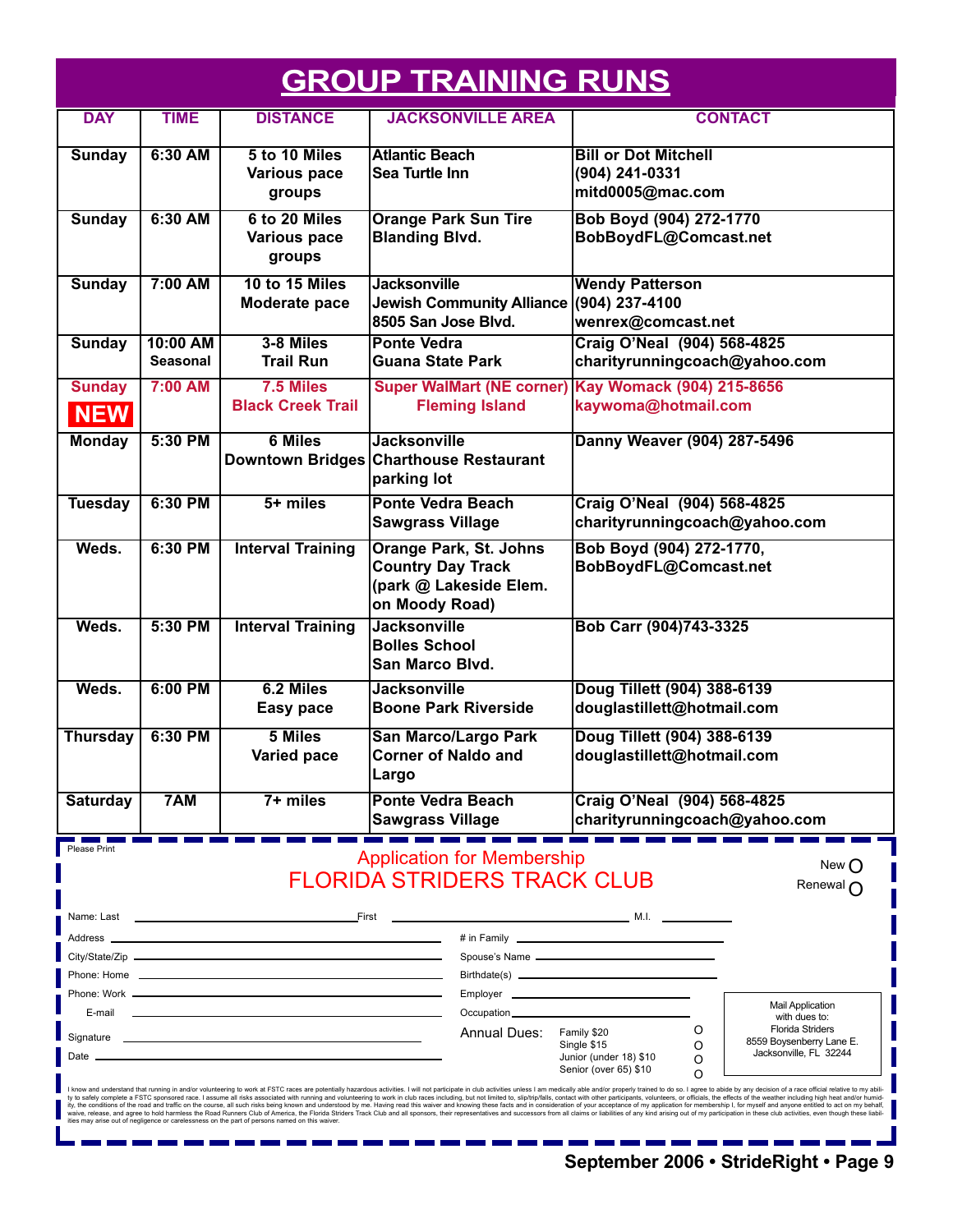## September Race Calendar

Published as a service. Accuracy is not guaranteed. If you would like your race listed: Contact either Ken Bendy, RRCA Southern Director (904) 278-2926 Email kbendy@aol.com or Mike Bowen, RRCA State Rep (N. Florida) 850-452-6711 (day) 850-3081953 (eve) Email Michael.s.bowen@gmail.com, website http://www.geocities.com/rrca\_north\_florida.

for a NF list, with web links, see http://members.aol.com/rrcahtml/rrcacal.htm

| <b>DATE</b>   | <b>EVENT</b>                                                                              | <b>TIME</b> | <b>LOCATION</b>                                                        | <b>CONTACT</b>                                                                           |
|---------------|-------------------------------------------------------------------------------------------|-------------|------------------------------------------------------------------------|------------------------------------------------------------------------------------------|
| September 2   | Turkey Trot 5/10K                                                                         | $8:30$ a.m. | Atlantic, Rec. Ctr.<br>2001 Atlantic Ave.<br>Fernandina Beach          | $(904)$ 491-0369<br><b>Amelia Island Runners</b>                                         |
| September 9   | <b>The Farewell</b><br><b>Autumn Fitness 5K</b><br><b>FREE ONE MILE</b><br><b>FUN RUN</b> | 8:00a.m.    | <b>Kennel Club</b><br><b>Orange Park</b>                               | (904) 272-1770<br>bobboydfl@comcast.net<br><b>Florida Striders</b><br><b>Track Club</b>  |
| September 16  | Endless Summer 10K<br><b>Cross Country</b>                                                | $7:30$ a.m. | Anastasia State Park<br>St. Augustine                                  | (904) 461-7697<br>constancewiecking@se.rr.com<br><b>Friends of Anastasia</b>             |
| September 16  | Children's Way 5K                                                                         | 8:00a.m.    | <b>Ronald McDonald House</b><br>824 Children's Way<br>Jax              | (904) 731-1900<br>1st Place Sports                                                       |
| September 30  | <b>RITA 5K</b>                                                                            | 8:00a.m.    | St. John's Town Center<br>Jax                                          | (904) 731-1900<br>1st Place Sports                                                       |
| <b>Nov 11</b> | <b>Hog Jog 5K</b><br><b>FREE ONE MILE</b><br><b>FUN RUN</b>                               | 9:00a.m.    | <b>Ronnie Van Zant Park</b><br><b>Lake Asbury</b><br><b>Middleburg</b> | (904) 728-7759<br>stevebruce@comcast.net<br><b>Florida Striders</b><br><b>Track Club</b> |

**RUNNER'S QUIZ Answers. Questions appear on page 4.** 1. Erythropoietin, which stimulates the production of red blood cells, is produced by the kidneys. 2. The average runner can pump five times as much blood at maximum HR than at rest. 3.

At 75% of maximum oxygen uptake, about 17 liters of blood goes to your muscles each minute and almost three liters goes to your skin. Less than a liter goes to any other organ. At maximal exercise, the order is muscle, heart, skin. 4. Snell's research proved than even at slow speeds, runs longer than one hour recruited fast-twitch muscle fibers, keeping them in top tone, in addition to enhancing their aerobic and recovery capacities. It usually took two to four weeks for Snell to regain his "lost" speed.  $\bullet$ 

| <b>NEW MEMBERS</b>   |  |
|----------------------|--|
| Lillian Arnold       |  |
| Sue LaByer           |  |
| <b>Larry Flowers</b> |  |
|                      |  |

**RENEWING MEMBERS**

Michael, Sandra, Carolyn, Allison, Jonathan Killea

David & Marilyn Ohnsman Maria Littlejohn Patti, J.D. & Kate Bouvatte Stewart-Garbrecht Steve & Gina Waterhouse Maria McNary

#### **MULTI-YEAR RENEWALS**

Thomas Butler

#### **Page 10 • September 2006 • StrideRight**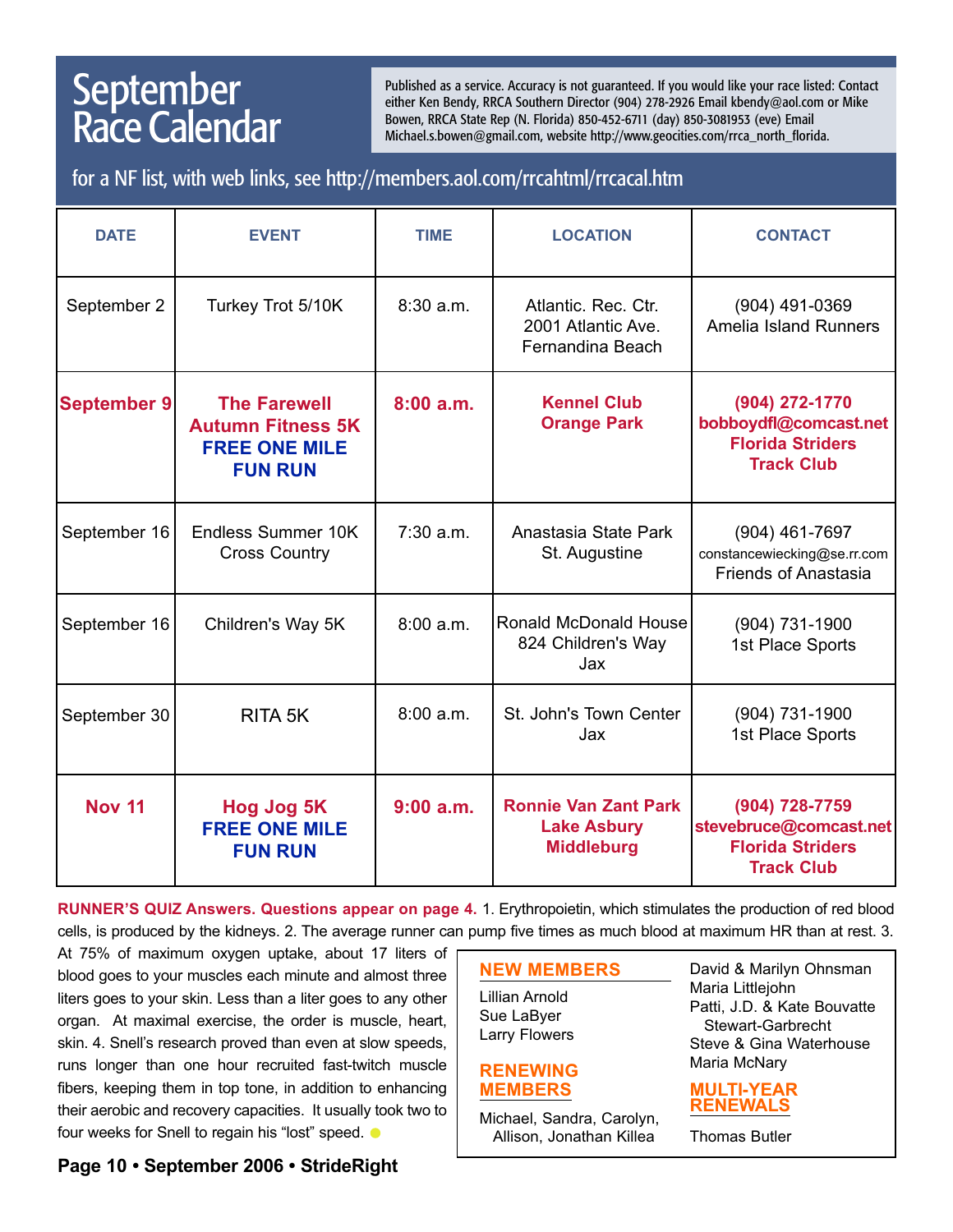## Pacing with Patti

How is everyone surviving the heat and humidity? Hang in there, it's August, it's got to improve soon (even if it's just a little cooler). The big race to report on this month is Tour de Pain. When I say "big" I mean it's about three times as long as it should be. Hats off to everyone who participated. I can very honestly say that I have never done this race and it's because I am way too wimpy to do 3 races that close together. I guess there is some sort of strategy, but I get exhausted and sore just thinking about it.



#### BY PATTI STEWART-GARBRECHT

Our top Strider in the **Tour de Pain** was **Kim Pawelek** with a combined time of 48:06. Good job Kim, you had a great race but also managed to beat all the "boy" Striders. **Mark Woods**, columnist extraordinaire, was our 1st Male Strider with a combined time of 50:08. His time was also good **(Continued on next page)**

#### **BOARD OF DIRECTORS MINUTES**

#### Continued from page 2

start up funding for schools and not ongoing support. Additional requests will be considered first come, first serve.

The Run at Work challenge was issued to the Jacksonville Track Club and the Ancient City Road Runners. They will vote on whether to participate and take up our challenge at their next meetings. It was noted that participants who belong to more than one club will have to choose one to credit their points with if they participate.

Glenn Hanna, our new social director, was looking for ideas for new places to have our socials, not necessarily at someone's home. Some novel ideas would be welcome.

The subject of once again having dinners with guest speakers was brought up. There was a lot of interest in bringing back these events which were well attended. We will be looking for suitable locations and new speakers.

The meeting was adjourned at 8:30 p.m.  $\bullet$ 

Respectfully submitted, Vicky Connell

We Want to Hear from You! Send your running stories to StrideRightEdit@aol.com by the 15th of the month!

### **Fall Marathons** Last issue I asked what marathons everyone was running and these are the responses I received.

#### **DREW KENNY**

I'm entered in the Marine Corps Marathon so if you have any news on groups doing training runs for that purpose please let me know. In the upcoming weeks I may need to drag myself out of bed early on Sundays to run with the Sun Tire group, but for now I'm logging my own miles (after dark at night) and still sleeeping in on the weekends.

#### **JOHN HEISNER**

I'm planning to do 2 marathons during the 2nd half of 2006. First, I'd like to run in the Humboldt Redwoods Marathon in mid-October. Then in December, I'm planning to run the California International Marathon in Sacramento. I'm sure that they're won't be many Striders making the trip out west for these 2 marathons, but just in case...

#### **FRANK SUTMAN**

Bill Dunn and I will be doing two marathons, more or less, back to back. We are running the JFK 50-miler in Boonsboro, MD on November 17.

#### **LAS VEGAS MARTHON/HALF MARATHON**

Kellie Howard Teresa Hankle Kwan Supapan Augie Leone Sally Hazelip Joy Hamilton Helen Connoly Susan Maurer

Stephanie Griffith Debbie Sleap Melinda Terry Kevin Terry Jerry Bennett Dana Perpall Hernando deSoto Jan Taylor Col. John Winkler Danny Weaver Kathy Murray

Matt Ross Sung Ho Choi Arnie Espling

#### **MARINE CORPS MARATHON**

Tom Henkel Shirley Henkel Del Conner **O**